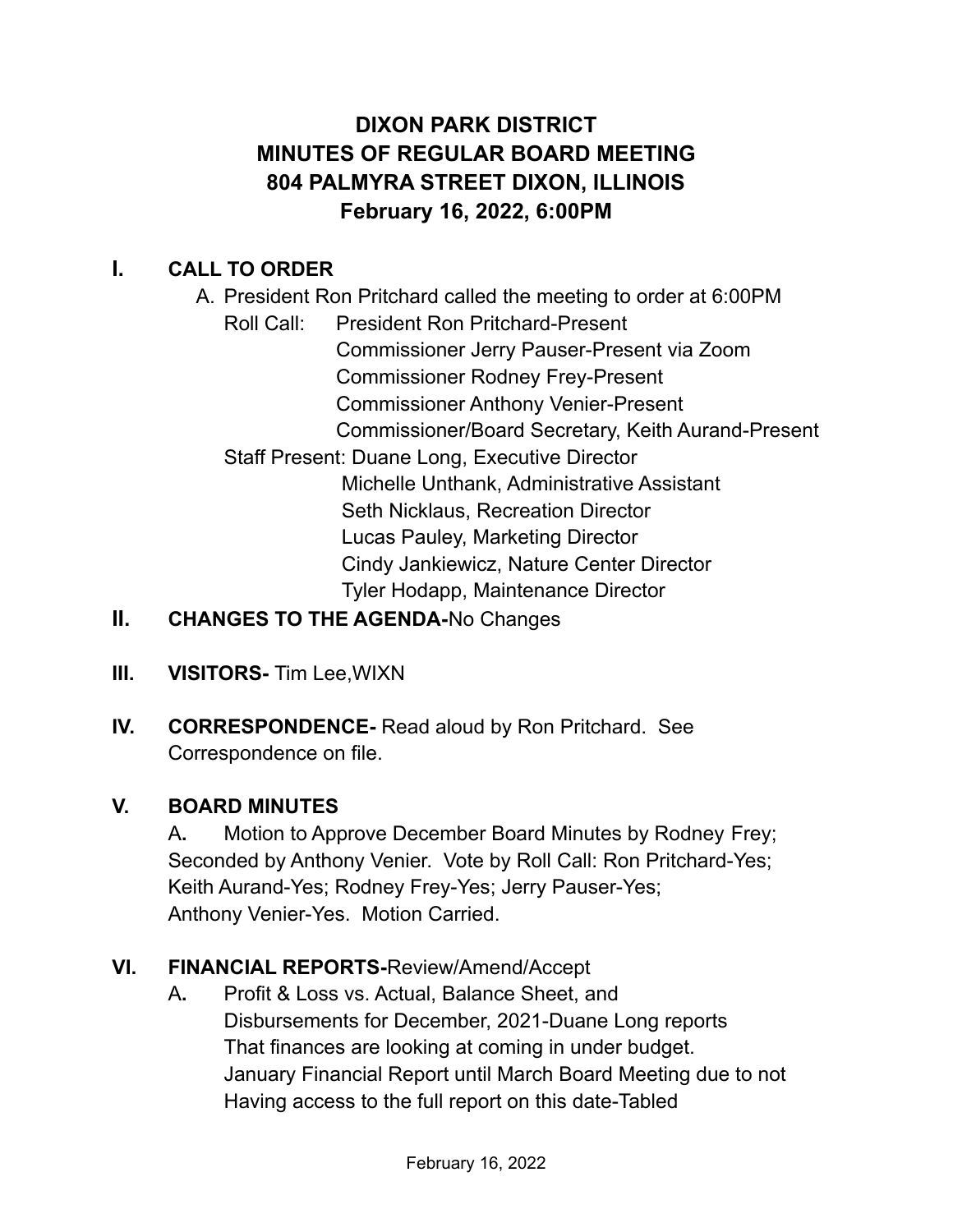Motion by Keith Aurand to approve December Budget and table January Budget to March Board Meeting; seconded by Rodney Frey. Vote by Roll Call: Ron Pritchard-Yes; Keith Aurand-Yes; Rodney Frey-Yes; Jerry Pauser-Yes; Anthony Venier-Yes. Motion Carried.

### **VII. REPORTS**

- A. Commissioners
	- 1. Ron Pritchard-Pleased with the comments from the community on how well the Park District is doing. Tyler Hodapp is doing a great job with maintenance. The whole Staff is doing well.
	- 2. Jerry Pauser-Asked about the water fountain being put in at Vaile Park, It is in the works. Asked the Board to consider the Bike Club put on a Fat Tire/Mountain Bike Race from Lowell Park to The Meadows in the Fall. Tentative dates Oct. 22-23. All money raised would help purchase a trail grooming machine to share with the Park District. The Board agreed to allow the Bike Club to proceed with planning.
	- 3. Rodney Frey-Appreciation to the Nature Center for their help on race days. Asked when the trees in Page Park will be trimmed. The option to remove them will be looked into. suggested the possibility of chainsaw carvings for the dead trees.
	- 4. Keith Aurand-Would like to see more storage inside the Nature Center. There has been a wonderful turnout for the races. concerned about the erosion on the river bank at Lowell Park. A community member reported to him an issue with a dog bite that happened last Spring. Asked how we report that. We have an ordinance on pets and the police will enforce if reported.
	- 5. Anthony Venier-Brought up some ideas he had for our Parks. Add a permanent chess board to Triangle Park. Add a cement ping pong table to Lowell Park. Complimented the Ice Rink idea. Said our new marketing director has designed some great things so far.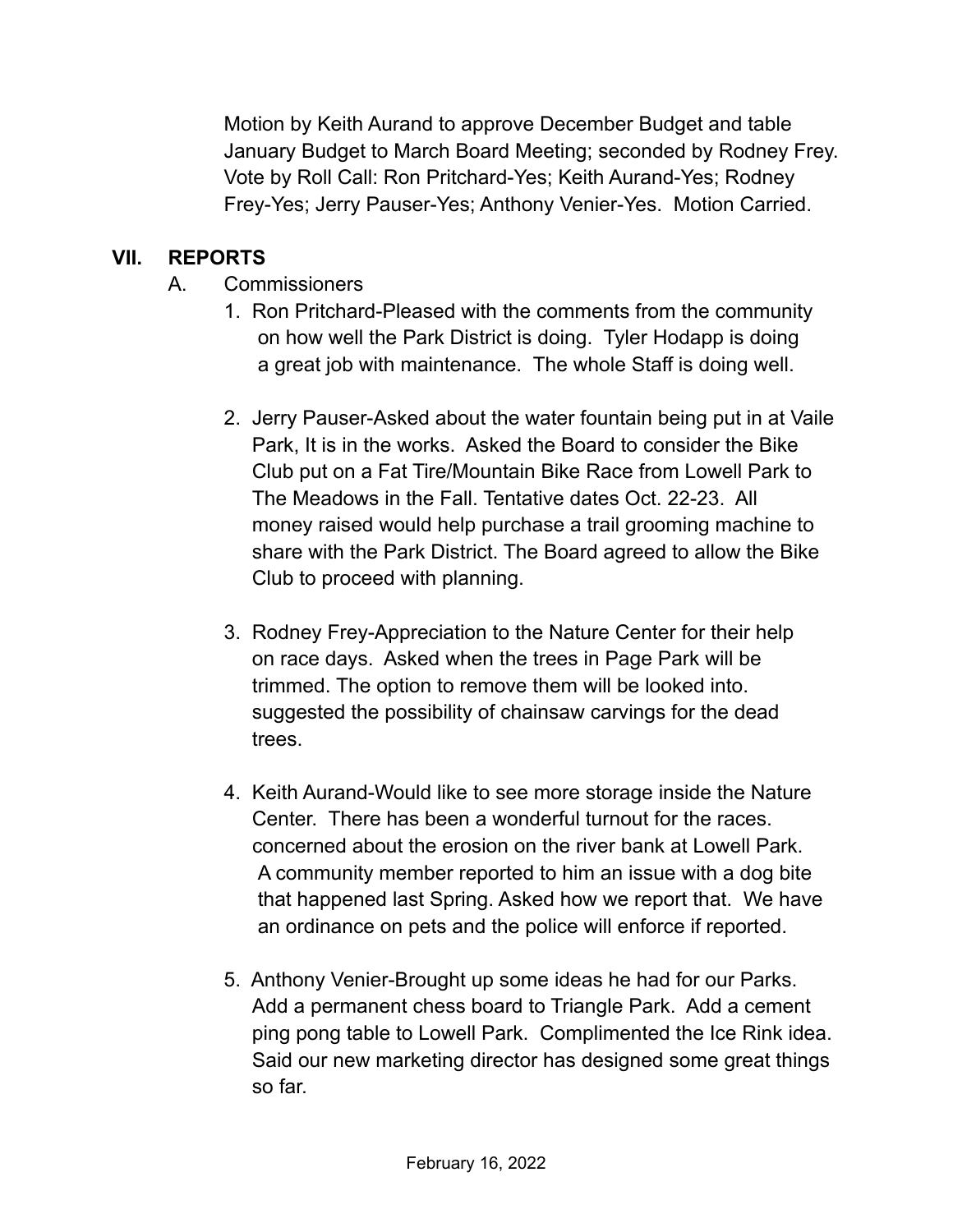B. Executive Director-Presented a video of our Parks and the upcoming Redevelopment by the City of Dixon. Wages, Staffing and the Budget are set to go for New fiscal year. Full time staff will have new health insurance because we were able to lower the salaried employees' cost. We will be getting all new phone systems for the new Facility. Raynor Garage Doors donated a garage door and installation to the new Facility. The cost was approximately \$10,000.

Recreation Director-Ice Rink was a huge success. The Golf Room Is doing very well. There is a possibility of expanding Page Park Disc golf to an 18 hole course.

Maintenance Director-Projects are picking up at Woodcote and Page Park.

Marketing Director-We have started a series of giveaways for the community.

Nature Center Director-Pallets in the Park is an upcoming event. Fliers are being created to promote the event.

#### **VIII. OLD BUSINESS**

- A. Facility Update/Construction/Changes-Duane Long discussed the add Ins and changes to the new Facility. Fold up bleachers, a pre- built storage shed for outside, solid surface counters instead of laminate, Dixon Park District logo etched into the concrete inside the entrance. March 22nd construction resumes-June 30th is the projected conclusion of construction. Sauk Valley Bank paid for court logos and gave \$25,00 to to the purchase of a 14x8 video board. We will add an interactive gaming system in the community Room. No action was taken.
- B. Review Solar Lease Program-Duane Long presented a slide show with three proposals. 1. \$1400/acre 2. \$1200/acre 3. \$1500/acre There are 23 acres available to lease. It could take until 2023 to get the final bid approval. No action was taken.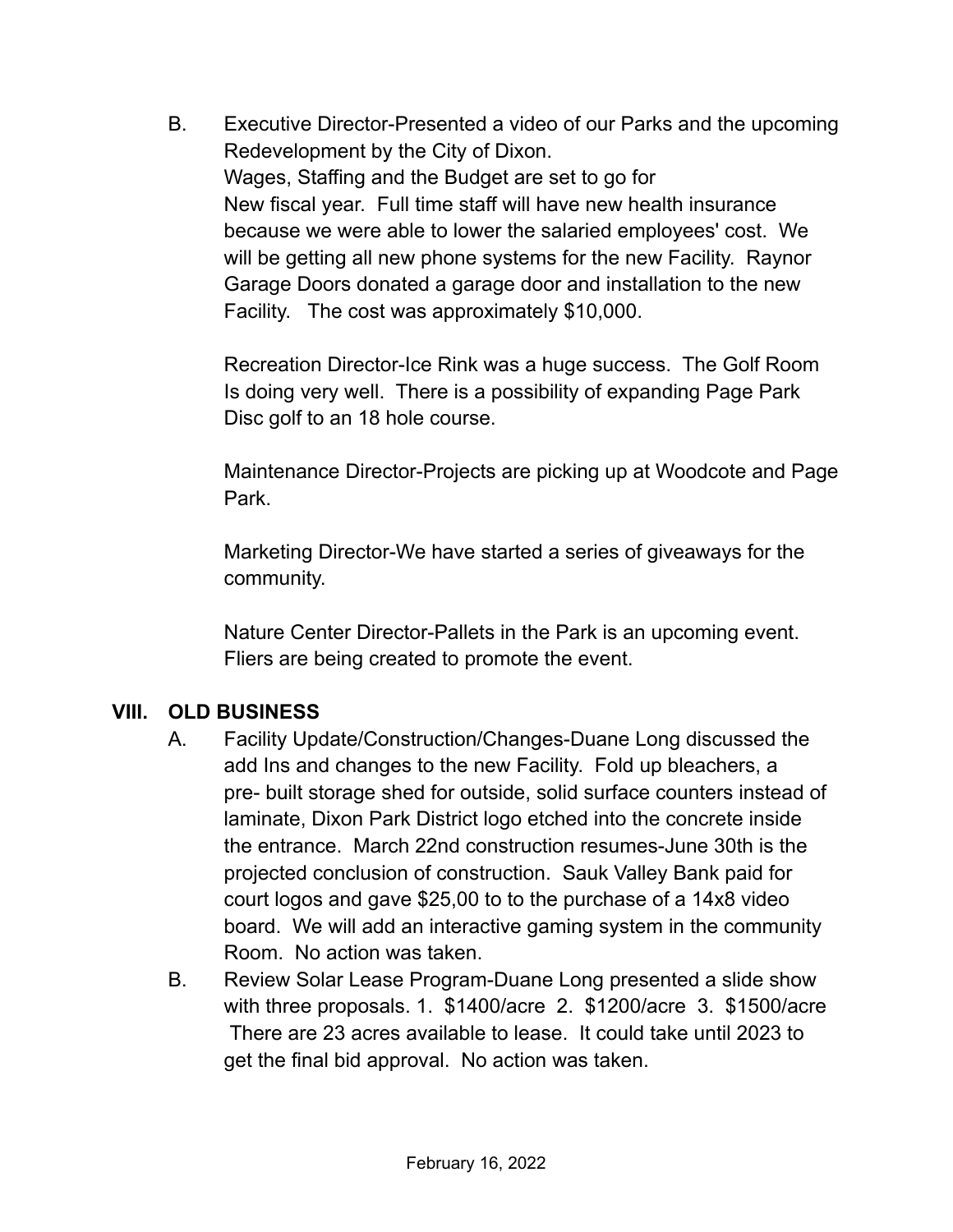#### **IX. NEW BUSINESS**

- A. Review Risk Management Procedures and Policies-No changes
- B. Review/Amend Annual Budget & Appropriation Ordinance #616 Duane Long reports that final approval will take place at June Board Meeting. There is an increase in the marketing budget. New Account has been put in for the new Facility. There is a grant filed For new lighting at Reynolds Field. No action taken
- C. Review/Approve Petunia Festival Lease-There are no changes to the current lease. Motion by Jerry Pauser to Approve the Petunia Festival Lease, seconded by Rodney Frey. Vote by Roll Call: Ron Pritchard-Yes; Keith Aurand-Yes; Rodney Frey-Yes; Jerry Pauser-Yes; Anthony Venier-Yes. Motion Carried.
- D. Remind Staff and Board Members to File Economic Interest Forms At Courthouse.-Michelle will contact Lee County to find out expected mailing date and let staff and board members know when to expect The forms in the mail-No action taken.
- E. Review Deposits and Investments Policy-No Changes
- F. Review/Approve Bond Ordinance providing for the issue of approximately \$185,000 Taxable General Obligation Limited Tax Park Bonds, Series 2022A, for the payment of land condemned or purchased for parks, for the building, maintaining, improving and protecting of the same and the existing land and facilities of the district and for the payment of the expenses incident thereto, providing for the levy of a direct annual tax to pay the principal and interest on said bonds, and authorizing the sale of said bonds to Sauk Valley Bank and Trust Company.

Aaron Gold from Speer Financial explained the bonds. Ron Pritchard read the bond minutes. Motion by Keith Aurand to Approve Bond Ordinance providing for the issue of approximately \$185,000 Taxable General Obligation Limited Tax Park Bonds, Series 2022A, for the payment of land condemned or purchased for parks, for the building, maintaining, improving and protecting of the same and the existing land and facilities of the district and for the payment of the expenses incident thereto, providing for the levy of a direct annual tax to pay the principal and interest on said bonds, and authorizing the sale of said bonds to Sauk Valley Bank and Trust Company, seconded by Anthony Venier.